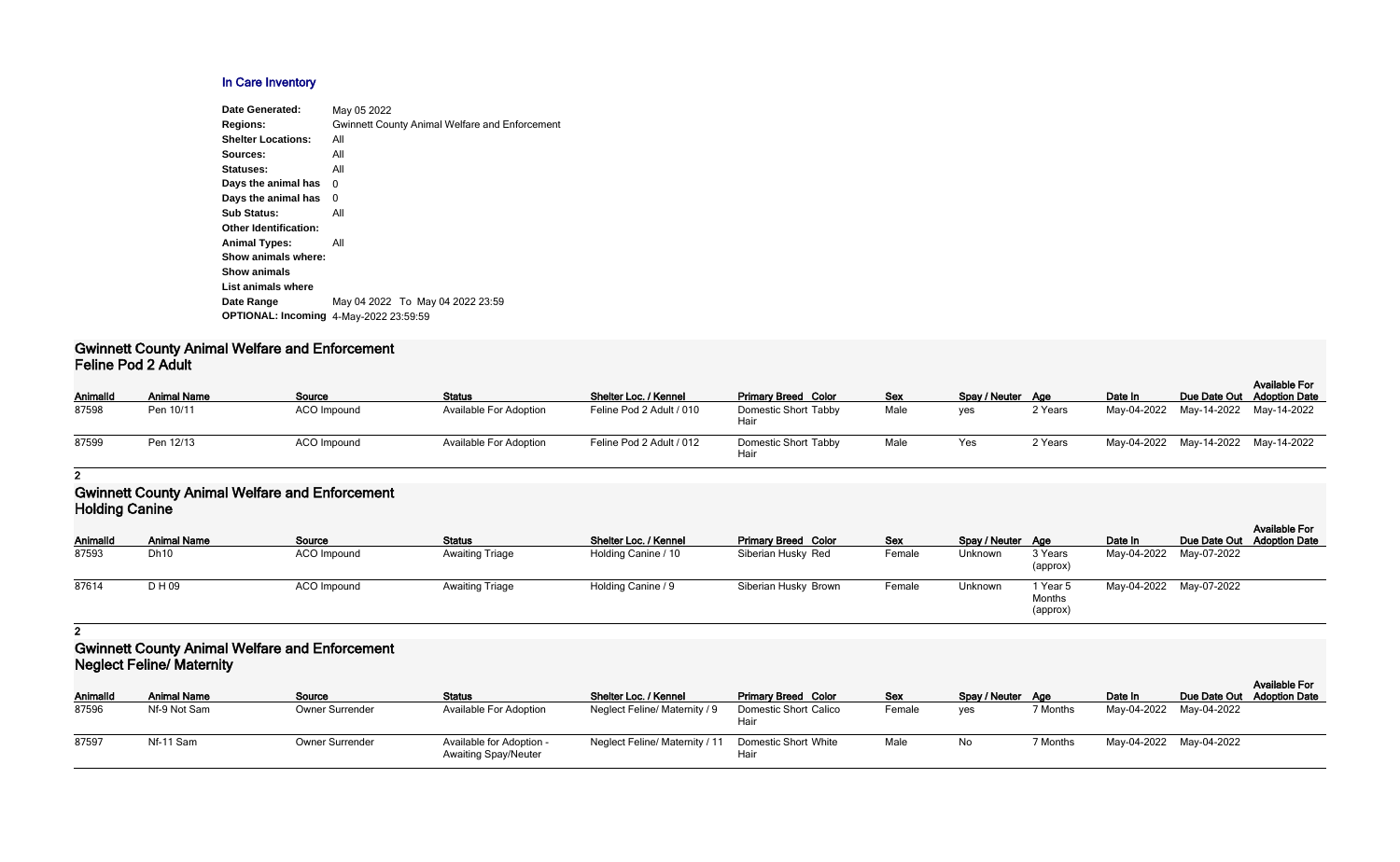| 87600 | $Nf-1$ | ACO Impound | Available for Adoption -<br><b>Awaiting Spay/Neuter</b> | Neglect Feline/ Maternity /   | <b>Domestic Short Grey</b><br>Hair   | Unknown | No | 4 Months | May-04-2022 May-04-2022 |  |
|-------|--------|-------------|---------------------------------------------------------|-------------------------------|--------------------------------------|---------|----|----------|-------------------------|--|
| 87601 | $Nf-2$ | ACO Impound | Available for Adoption -<br><b>Awaiting Spay/Neuter</b> | Neglect Feline/ Maternity / 2 | <b>Domestic Short Grey</b><br>Hair   | Unknown | No | 4 Months | May-04-2022 May-04-2022 |  |
| 87602 | $Nf-3$ | ACO Impound | Available for Adoption -<br><b>Awaiting Spay/Neuter</b> | Neglect Feline/ Maternity / 3 | <b>Domestic Short Black</b><br>Hair  | Unknown | No | 4 Months | May-04-2022 May-04-2022 |  |
| 87603 | $Nf-4$ | ACO Impound | Available for Adoption -<br><b>Awaiting Spay/Neuter</b> | Neglect Feline/ Maternity / 4 | <b>Domestic Short Torbie</b><br>Hair | Female  | No | 4 Months | May-04-2022 May-04-2022 |  |

**6**

# **Gwinnett County Animal Welfare and Enforcement Sick Canine**

**AnimalId Animal Name Source Status Shelter Loc. / Kennel Primary Breed Color Sex Spay / Neuter Age Date In Due Date Out** 87587 Sf-48 Sf-48 ACO Impound Available for Adoption -Awaiting Spay/Neuter Sick Feline / 48 Domestic Short Black Hair 87588 Sf-48 ACO Impound Available for Adoption -Awaiting Spay/Neuter Sick Feline / 48 Domestic Medium Hair Orange Tabby Male 87589 Sf-48 ACO Impound Available for Adoption -Awaiting Spay/Neuter Sick Feline / 48 **Hair Domestic Short Tortoiseshell Female** 87591 Sf-10 Jourdan ACO Impound Awaiting Vet Exam / Health Check Sick Feline / 10 Hair **Domestic Short Brown Tabby Male** 87592 Sf-10 Kendall **ACO Impound** Accord Awaiting Vet Exam / Health Check Sick Feline / 10 Hair **Domestic Short Brown Tabby Unknow** 

| <b>AnimalId</b> | <b>Animal Name</b> | <b>Source</b>      | <b>Status</b>          | Shelter Loc. / Kennel | <b>Primary Breed Color</b> |              | <b>Sex</b> | Spay / Neuter Age |         | Date In                 | Due Date Out Adoption Date | <b>Available For</b> |
|-----------------|--------------------|--------------------|------------------------|-----------------------|----------------------------|--------------|------------|-------------------|---------|-------------------------|----------------------------|----------------------|
| 87594           | Sd-04 C            | <b>ACO Impound</b> | <b>Awaiting Triage</b> | Sick Canine / 4       | Belgian<br>Malinois        | <b>Brown</b> | Male       | Unknown           | 2 Years | May-04-2022 May-07-2022 |                            |                      |

#### **1**

# **Gwinnett County Animal Welfare and Enforcement Sick Canine Annex**

| AnimalId | <b>Animal Name</b> | Source      | <b>Status</b>          | Shelter Loc. / Kennel  | <b>Primary Breed Color</b> |     | Sex    | Spay / Neuter Age |         | Date In |                         | <b>Available For</b><br>Due Date Out Adoption Date |
|----------|--------------------|-------------|------------------------|------------------------|----------------------------|-----|--------|-------------------|---------|---------|-------------------------|----------------------------------------------------|
| 87590    | Sd13 Cina          | ACO Impound | <b>Awaiting Triage</b> | Sick Canine Annex / 13 | Belgian<br>Malinois        | Tan | Female | Unknown           | 7 Years |         | May-04-2022 May-14-2022 |                                                    |
| 87595    | Sd-17              | ACO Impound | <b>Awaiting Triage</b> | Sick Canine Annex / 17 | Pit Bull                   | Red | Male   | Unknown           | 1 Year  |         | May-04-2022 May-14-2022 |                                                    |

**2**

## **Gwinnett County Animal Welfare and Enforcement Sick Feline**

| Color              | <b>Sex</b> | Spay / Neuter | Age     | Date In     | Due Date Out | <b>Available For</b><br><b>Adoption Date</b> |
|--------------------|------------|---------------|---------|-------------|--------------|----------------------------------------------|
| <b>Black</b>       | Male       | No.           | 8 Weeks | May-04-2022 | May-04-2022  | May-06-2022                                  |
| Orange Tabby       | Male       | No.           | 8 Weeks | May-04-2022 | May-04-2022  |                                              |
| Tortoiseshell      | Female     | No.           | 8 Weeks | May-04-2022 | May-04-2022  | May-06-2022                                  |
| <b>Brown Tabby</b> | Male       | Unknown       |         | May-04-2022 | May-07-2022  |                                              |
| Brown Tabby        | Unknown    | Unknown       |         | May-04-2022 | Apr-29-2022  |                                              |

**5**

## **Gwinnett County Animal Welfare and Enforcement Truck**

|          |                    |             |                        |                       |                            |       |            |                   |                         |                            | <b>Available For</b> |
|----------|--------------------|-------------|------------------------|-----------------------|----------------------------|-------|------------|-------------------|-------------------------|----------------------------|----------------------|
| Animalld | <b>Animal Name</b> | Source      | <b>Status</b>          | Shelter Loc. / Kennel | <b>Primary Breed Color</b> |       | <u>Sex</u> | Spay / Neuter Age | Date In                 | Due Date Out Adoption Date |                      |
| 87615    |                    | ACO Impound | <b>Awaiting Triage</b> | <b>Truck</b>          | Maltese                    | White | Female     | Unknown           | May-04-2022 May-14-2022 |                            |                      |